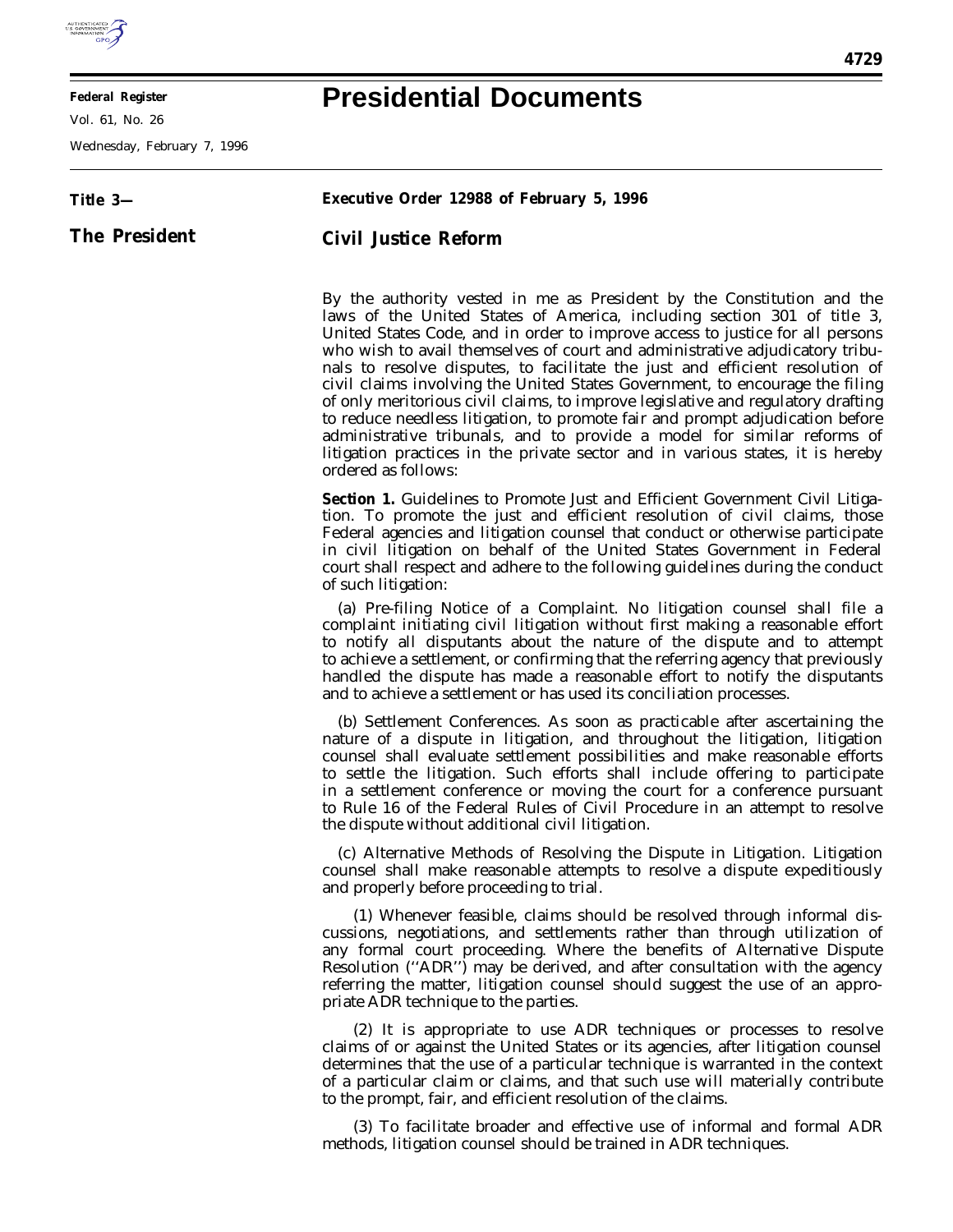(d) *Discovery*. To the extent practical, litigation counsel shall make every reasonable effort to streamline and expedite discovery in cases under counsel's supervision and control.

(1) *Review of Proposed Document Requests.* Each agency within the executive branch shall establish a coordinated procedure for the conduct and review of document discovery undertaken in litigation directly by that agency when that agency is litigation counsel. The procedure shall include, but is not necessarily limited to, review by a senior lawyer prior to service or filing of the request in litigation to determine that the request is not cumulative or duplicative, unreasonable, oppressive, unduly burdensome or expensive, taking into account the requirements of the litigation, the amount in controversy, the importance of the issues at stake in the litigation, and whether the documents can be obtained from some other source that is more convenient, less burdensome, or less expensive.

(2) *Discovery Motions.* Before petitioning a court to resolve a discovery motion or petitioning a court to impose sanctions for discovery abuses, litigation counsel shall attempt to resolve the dispute with opposing counsel. If litigation counsel makes a discovery motion concerning the dispute, he or she shall represent in that motion that any attempt at resolution was unsuccessful or impracticable under the circumstances.

(e) *Sanctions.* Litigation counsel shall take steps to seek sanctions against opposing counsel and opposing parties where appropriate.

(1) Litigation counsel shall evaluate filings made by opposing parties and, where appropriate, shall petition the court to impose sanctions against those responsible for abusive practices.

(2) Prior to filing a motion for sanctions, litigation counsel shall submit the motion for review to the sanctions officer, or his or her designee, within the litigation counsel's agency. Such officer or designee shall be a senior supervising attorney within the agency, and shall be licensed to practice law before a State court, courts of the District of Columbia, or courts of any territory or Commonwealth of the United States. The sanctions officer or designee shall also review motions for sanctions that are filed against litigation counsel, the United States, its agencies, or its officers.

(f) *Improved Use of Litigation Resources.* Litigation counsel shall employ efficient case management techniques and shall make reasonable efforts to expedite civil litigation in cases under that counsel's supervision and control. This includes but is not limited to:

(1) making reasonable efforts to negotiate with other parties about, and stipulate to, facts that are not in dispute;

(2) reviewing and revising pleadings and other filings to ensure that they are accurate and that they reflect a narrowing of issues, if any, that has resulted from discovery;

(3) requesting early trial dates where practicable;

(4) moving for summary judgment in every case where the movant would be likely to prevail, or where the motion is likely to narrow the issues to be tried; and

(5) reviewing and revising pleadings and other filings to ensure that unmeritorious threshold defenses and jurisdictional arguments, resulting in unnecessary delay, are not raised.

**Sec. 2.** *Government Pro Bono and Volunteer Service.* All Federal agencies should develop appropriate programs to encourage and facilitate pro bono legal and other volunteer service by government employees to be performed on their own time, including attorneys, as permitted by statute, regulation, or other rule or guideline.

**Sec. 3.** *Principles to Enact Legislation and Promulgate Regulations Which Do Not Unduly Burden the Federal Court System.*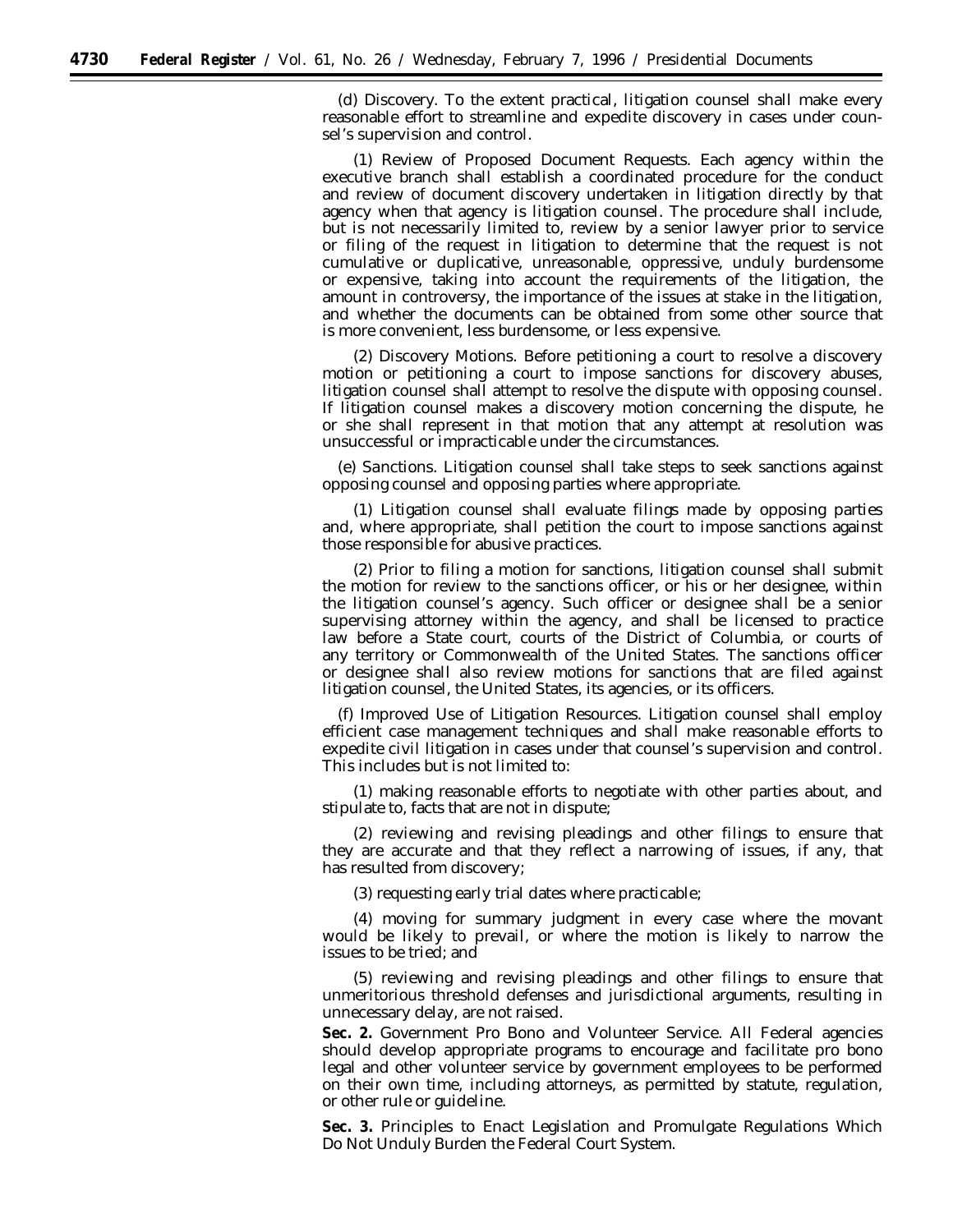(a) *General Duty to Review Legislation and Regulations.* Within current budgetary constraints and existing executive branch coordination mechanisms and procedures established in OMB Circular A-19 and Executive Order No. 12866, each agency promulgating new regulations, reviewing existing regulations, developing legislative proposals concerning regulations, and developing new legislation shall adhere to the following requirements:

(1) The agency's proposed legislation and regulations shall be reviewed by the agency to eliminate drafting errors and ambiguity;

(2) The agency's proposed legislation and regulations shall be written to minimize litigation; and

(3) The agency's proposed legislation and regulations shall provide a clear legal standard for affected conduct rather than a general standard, and shall promote simplification and burden reduction.

(b) *Specific Issues for Review.* In conducting the reviews required by subsection (a), each agency formulating proposed legislation and regulations shall make every reasonable effort to ensure:

(1) that the legislation, as appropriate—

(A) specifies whether all causes of action arising under the law are subject to statutes of limitations;

(B) specifies in clear language the preemptive effect, if any, to be given to the law;

(C) specifies in clear language the effect on existing Federal law, if any, including all provisions repealed, circumscribed, displaced, impaired, or modified;

(D) provides a clear legal standard for affected conduct;

(E) specifies whether private arbitration and other forms of private dispute resolution are appropriate under enforcement and relief provisions; subject to constitutional requirements;

(F) specifies whether the provisions of the law are severable if one or more of them is found to be unconstitutional;

(G) specifies in clear language the retroactive effect, if any, to be given to the law;

(H) specifies in clear language the applicable burdens of proof;

(I) specifies in clear language whether it grants private parties a right to sue and, if so, the relief available and the conditions and terms for authorized awards of attorney's fees, if any;

(J) specifies whether State courts have jurisdiction under the law and, if so, whether and under what conditions an action would be removable to Federal court;

(K) specifies whether administrative proceedings are to be required before parties may file suit in court and, if so, describes those proceedings and requires the exhaustion of administrative remedies;

(L) sets forth the standards governing the assertion of personal jurisdiction, if any;

(M) defines key statutory terms, either explicitly or by reference to other statutes that explicitly define those terms;

(N) specifies whether the legislation applies to the Federal Government or its agencies;

(O) specifies whether the legislation applies to States, territories, the District of Columbia, and the Commonwealths of Puerto Rico and of the Northern Mariana Islands;

(P) specifies what remedies are available such as money damages, civil penalties, injunctive relief, and attorney's fees; and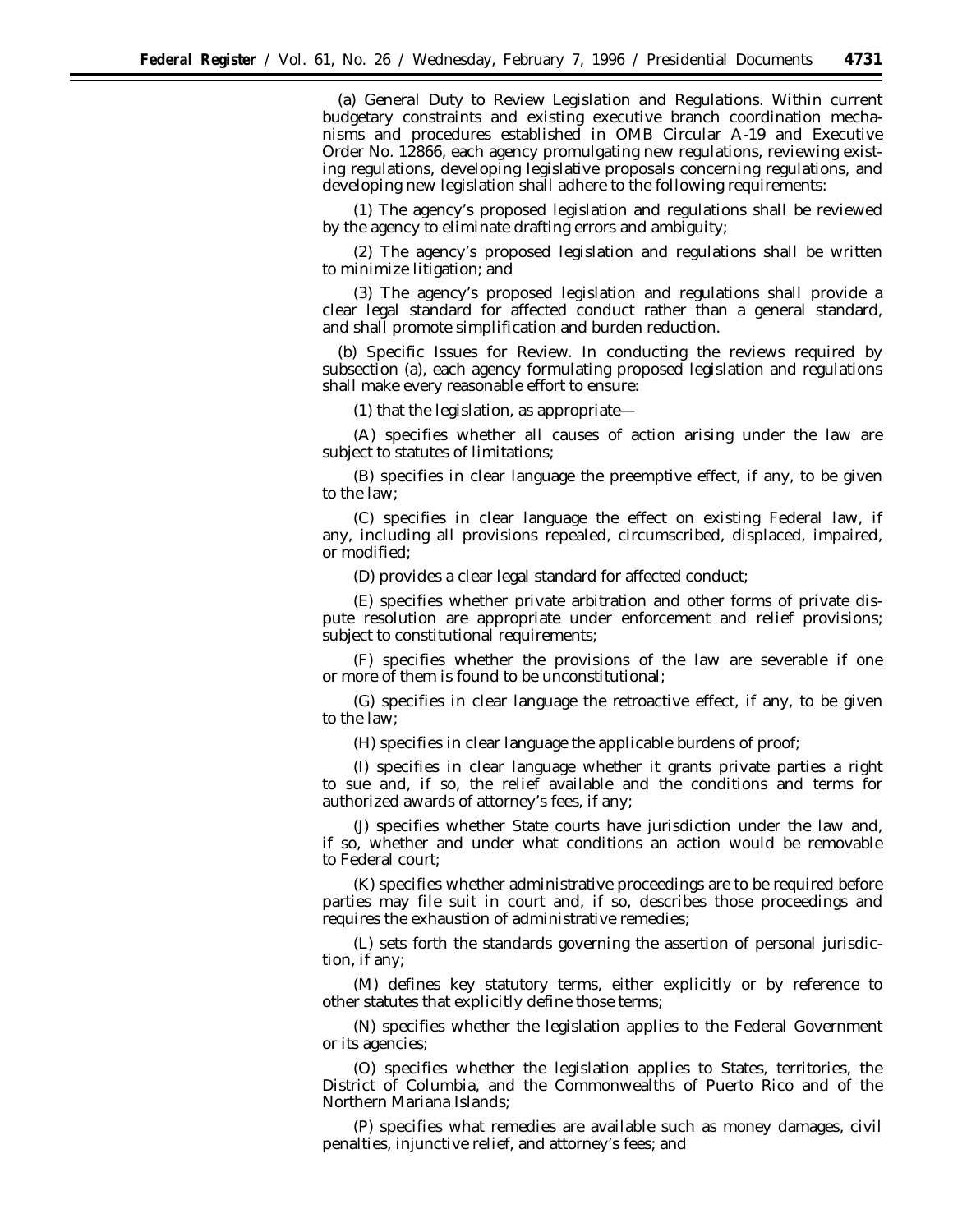(Q) addresses other important issues affecting clarity and general draftsmanship of legislation set forth by the Attorney General, with the concurrence of the Director of the Office of Management and Budget (''OMB'') and after consultation with affected agencies, that are determined to be in accordance with the purposes of this order.

(2) that the regulation, as appropriate—

(A) specifies in clear language the preemptive effect, if any, to be given to the regulation;

(B) specifies in clear language the effect on existing Federal law or regulation, if any, including all provisions repealed, circumscribed, displaced, impaired, or modified;

(C) provides a clear legal standard for affected conduct rather than a general standard, while promoting simplification and burden reduction;

(D) specifies in clear language the retroactive effect, if any, to be given to the regulation;

(E) specifies whether administrative proceedings are to be required before parties may file suit in court and, if so, describes those proceedings and requires the exhaustion of administrative remedies;

(F) defines key terms, either explicitly or by reference to other regulations or statutes that explicitly define those items; and

(G) addresses other important issues affecting clarity and general draftsmanship of regulations set forth by the Attorney General, with the concurrence of the Director of OMB and after consultation with affected agencies, that are determined to be in accordance with the purposes of this order.

(c) *Agency Review.* The agencies shall review such draft legislation or regulation to determine that either the draft legislation or regulation meets the applicable standards provided in subsections (a) and (b) of this section, or it is unreasonable to require the particular piece of draft legislation or regulation to meet one or more of those standards.

**Sec. 4.** *Principles to Promote Just and Efficient Administrative Adjudications.*

(a) *Implementation of Administrative Conference Recommendations.* In order to promote just and efficient resolution of disputes, an agency that adjudicates administrative claims shall, to the extent reasonable and practicable, and when not in conflict with other sections of this order, implement the recommendations of the Administrative Conference of the United States, entitled ''Case Management as a Tool for Improving Agency Adjudication,'' as contained in 1 C.F.R. 305.86-7 (1991).

(b) *Improvements in Administrative Adjudication.* All Federal agencies should review their administrative adjudicatory processes and develop specific procedures to reduce delay in decision-making, to facilitate self-representation where appropriate, to expand non-lawyer counseling and representation where appropriate, and to invest maximum discretion in factfinding officers to encourage appropriate settlement of claims as early as possible.

(c) *Bias.* All Federal agencies should review their administrative adjudicatory processes to identify any type of bias on the part of the decisionmakers that results in an injustice to persons who appear before administrative adjudicatory tribunals; regularly train all fact-finders, administrative law judges, and other decision-makers to eliminate such bias; and establish appropriate mechanisms to receive and resolve complaints of such bias from persons who appear before administrative adjudicatory tribunals.

(d) *Public Education.* All Federal agencies should develop effective and simple methods, including the use of electronic technology, to educate the public about its claims/benefits policies and procedures.

**Sec. 5.** *Coordination by the Department of Justice.*

(a) The Attorney General shall coordinate efforts by Federal agencies to implement sections 1, 2 and 4 of this order.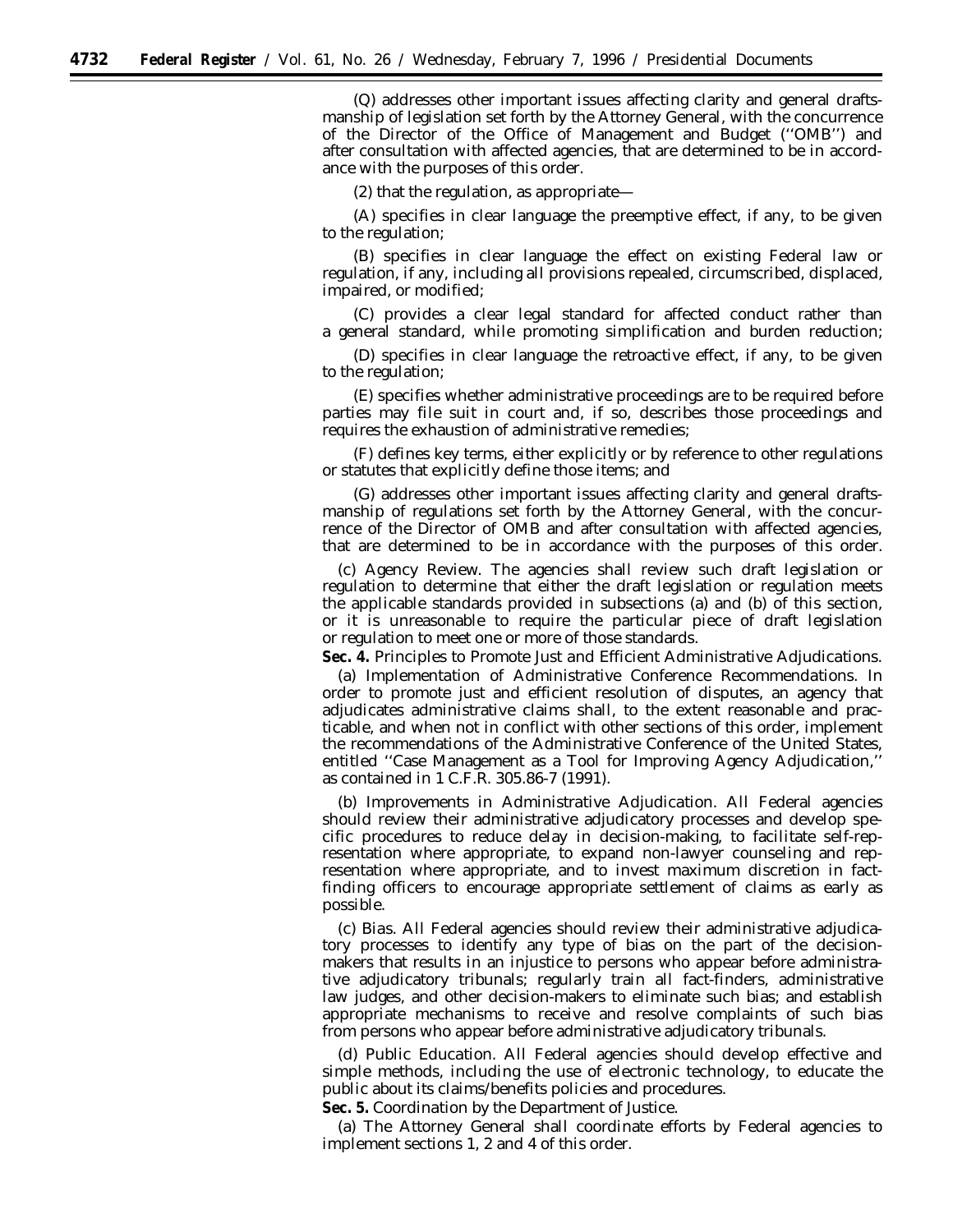(b) To implement the principles and purposes announced by this order, the Attorney General is authorized to issue guidelines implementing sections 1 and 4 of this order for the Department of Justice. Such guidelines shall serve as models for internal guidelines that may be issued by other agencies pursuant to this order.

**Sec. 6.** *Definitions.* For purposes of this order:

(a) The term ''agency'' shall be defined as that term is defined in section 105 of title 5, United States Code.

(b) The term ''litigation counsel'' shall be defined as the trial counsel or the office in which such trial counsel is employed, such as the United States Attorney's Office for the district in which the litigation is pending or a litigating division of the Department of Justice. Special Assistant United States Attorneys are included within this definition. Those agencies authorized by law to represent themselves in court without assistance from the Department of Justice are also included in this definition, as are private counsel hired by any Federal agency to conduct litigation on behalf of the agency or the United States.

**Sec. 7.** *No Private Rights Created.* This order is intended only to improve the internal management of the executive branch in resolving disputes, conducting litigation in a reasonable and just manner, and reviewing legislation and regulations. This order shall not be construed as creating any right or benefit, substantive or procedural, enforceable at law or in equity by a party against the United States, its agencies, its officers, or any other person. This order shall not be construed to create any right to judicial review involving the compliance or noncompliance of the United States, its agencies, its officers, or any other person with this order. Nothing in this order shall be construed to obligate the United States to accept a particular settlement or resolution of a dispute, to alter its standards for accepting settlements, to forego seeking a consent decree or other relief, or to alter any existing delegation of settlement or litigating authority.

## **Sec. 8.** *Scope.*

(a) *No Applicability to Criminal Matters or Proceedings in Foreign Courts.* This order is applicable to civil matters only. It is not intended to affect criminal matters, including enforcement of criminal fines or judgments of criminal forfeiture. This order does not apply to litigation brought by or against the United States in foreign courts or tribunals.

(b) *Application of Notice Provision.* Notice pursuant to subsection (a) of section 1 is not required (1) in any action to seize or forfeit assets subject to forfeiture or in any action to seize property; (2) in any bankruptcy, insolvency, conservatorship, receivership, or liquidation proceeding; (3) when the assets that are the subject of the action or that would satisfy the judgment are subject to flight, dissipation, or destruction; (4) when the defendant is subject to flight; (5) when, as determined by litigation counsel, exigent circumstances make providing such notice impracticable or such notice would otherwise defeat the purpose of the litigation, such as in actions seeking temporary restraining orders or preliminary injunctive relief; or (6) in those limited classes of cases where the Attorney General determines that providing such notice would defeat the purpose of the litigation.

(c) *Additional Guidance as to Scope.* The Attorney General shall have the authority to issue further guidance as to the scope of this order, except section 3, consistent with the purposes of this order.

**Sec. 9.** *Conflicts with Other Rules.* Nothing in this order shall be construed to require litigation counsel or any agency to act in a manner contrary to the Federal Rules of Civil Procedure, Tax Court Rules of Practice and Procedure, State or Federal law, other applicable rules of practice or procedure, or court order.

**Sec. 10.** *Privileged Information.* Nothing in this order shall compel or authorize the disclosure of privileged information, sensitive law enforcement infor